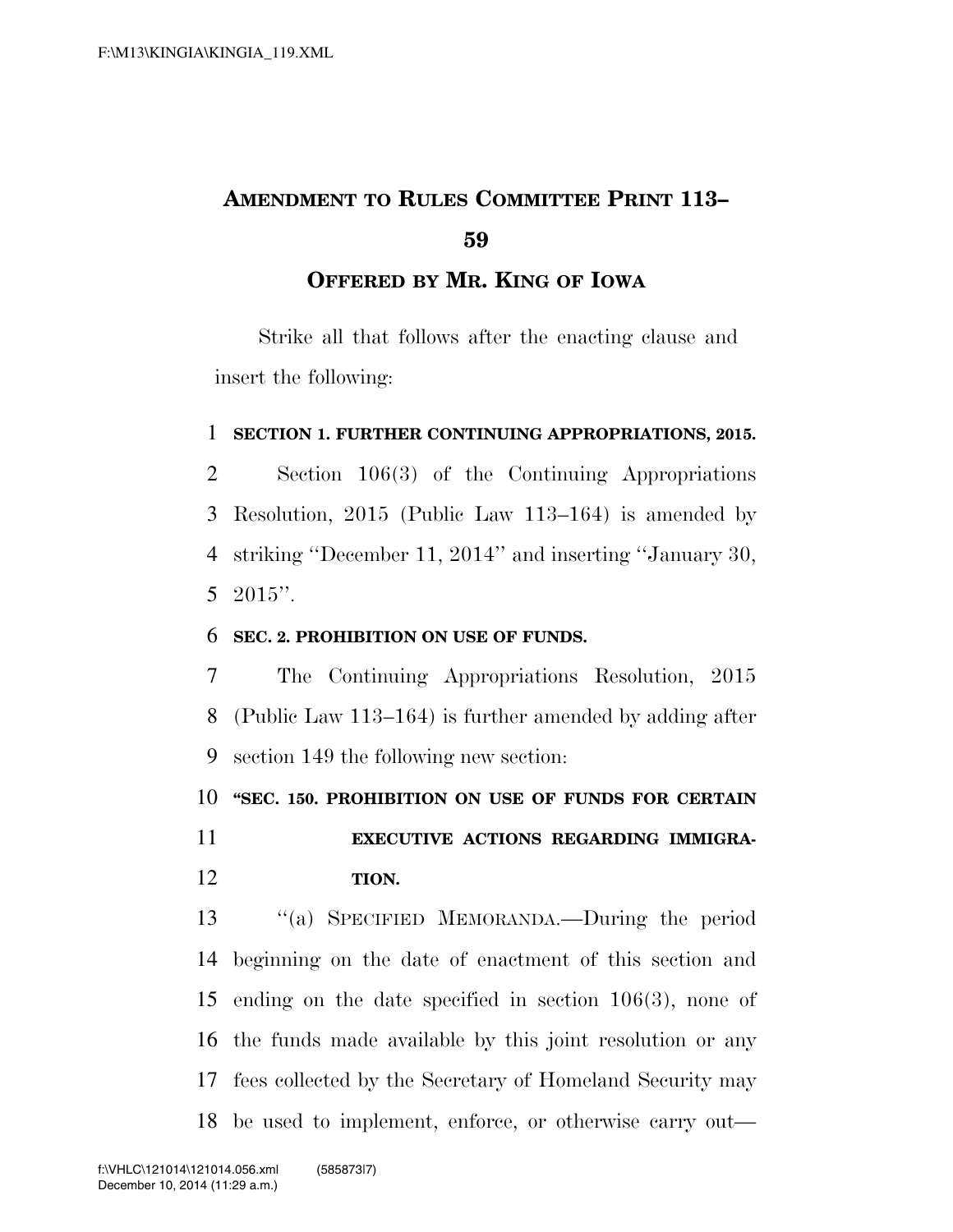| $\mathbf{1}$   | $\lq(1)$ any deferred action for childhood arrivals, |
|----------------|------------------------------------------------------|
| $\overline{2}$ | as authorized by Executive memorandum dated June     |
| 3              | $15, 2012,$ and effective on August 15, 2012 (or by  |
| $\overline{4}$ | any other succeeding memorandum or policy of the     |
| 5              | Executive branch authorizing a similar program);     |
| 6              | $\lq(2)$ the Memorandum of November 17, 2011,        |
| 7              | from the Principal Legal Advisor of United States    |
| 8              | Immigration and Customs Enforcement pertaining       |
| 9              | to 'Case-by-Case Review of Incoming and Certain      |
| 10             | Pending Cases';                                      |
| 11             | $(3)$ the Memorandum of December 21, 2012,           |
| 12             | from the Director of United States Immigration and   |
| 13             | Customs Enforcement pertaining to 'Civil Immigra-    |
| 14             | tion Enforcement: Guidance on the Use of Detainers   |
| 15             | in the Federal, State, Local, and Tribal Criminal    |
| 16             | Justice Systems';                                    |
| 17             | $(4)$ Policy Number 10072.1, published on            |
| 18             | March 2, 2011;                                       |
| 19             | "(5) Policy Number 10075.1, published on             |
| 20             | June 17, 2011;                                       |
| 21             | $(6)$ Policy Number 10076.1, published on            |
| 22             | June 17, 2011; or                                    |
| 23             | $\lq(7)$ the policies described in the following     |
| 24             | memoranda issued by the Secretary:                   |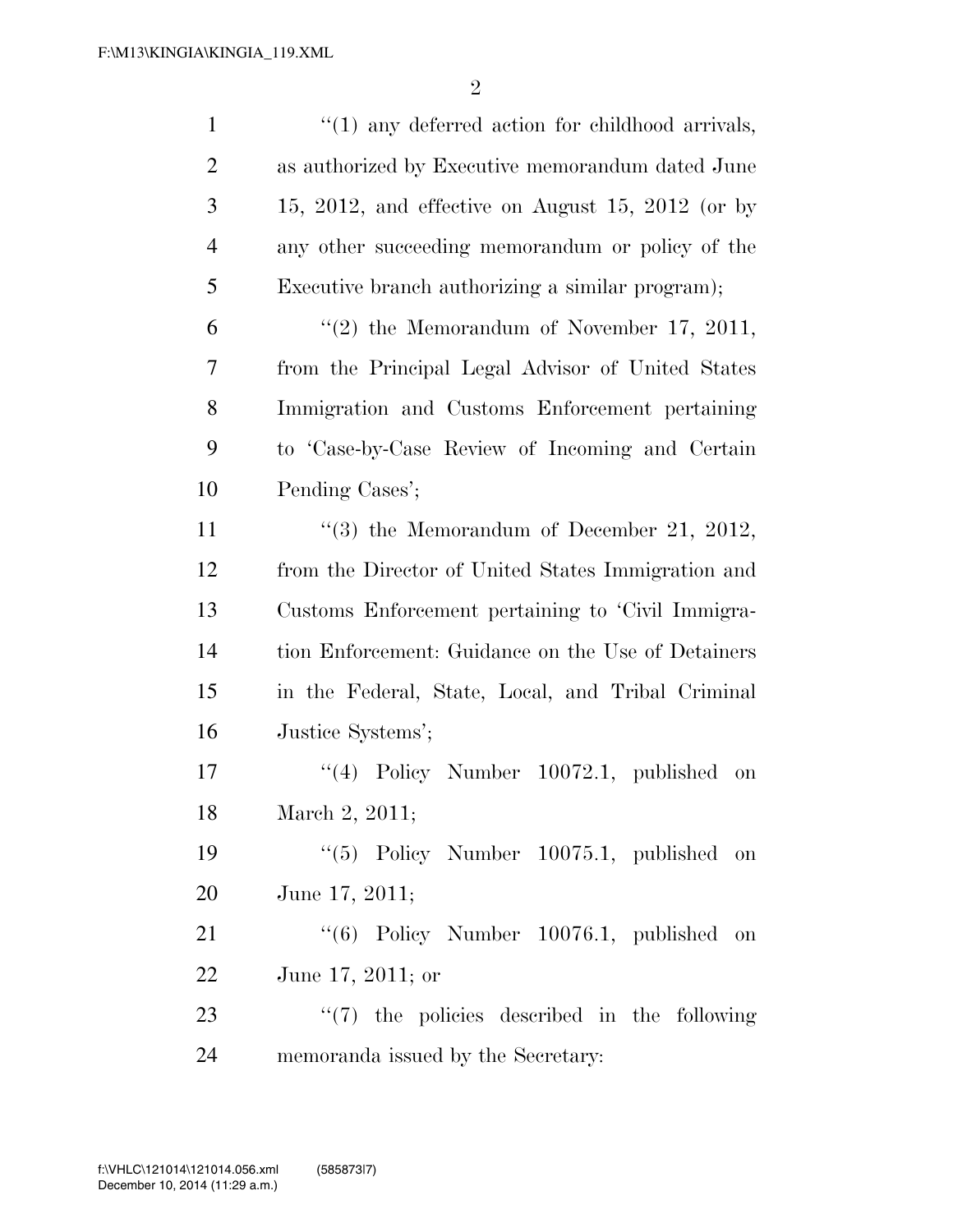| $\mathbf{1}$   | "(A) Policies for the Apprehension, Deten-            |
|----------------|-------------------------------------------------------|
| $\overline{2}$ | tion and Removal of Undocumented Immi-                |
| 3              | grants.                                               |
| $\overline{4}$ | $\lq\lq$ Secure Communities.                          |
| 5              | "(C) Exercising Prosecutorial Discretion              |
| 6              | with Respect to Individuals Who Came to the           |
| 7              | United States as Children and with Respect to         |
| 8              | Certain Individuals Who Are the Parents of            |
| 9              | U.S. Citizens or Permanent Residents.                 |
| 10             | "(D) Expansion of the Provisional Waiver              |
| 11             | Program.                                              |
| 12             | "(E) Policies Supporting U.S. High-Skilled            |
| 13             | Businesses and Workers.                               |
| 14             | "(F) Families of U.S. Armed Forces Mem-               |
| 15             | bers and Enlistees.                                   |
| 16             | "(G) Directive to Provide Consistency Re-             |
| 17             | garding Advance Parole.                               |
| 18             | $``$ (b) GENERALLY.—                                  |
| 19             | "(1) PROHIBITION ON USE OF FUNDS.—None                |
| 20             | of the funds appropriated or otherwise made avail-    |
| 21             | able, including any funds or fees collected or other- |
| 22             | wise made available for expenditure, by this division |
| 23             | or any other Act, or otherwise available to the Sec-  |
| 24             | retary of Homeland Security, for any fiscal year may  |
| 25             | be used to implement, administer, carry out, or en-   |